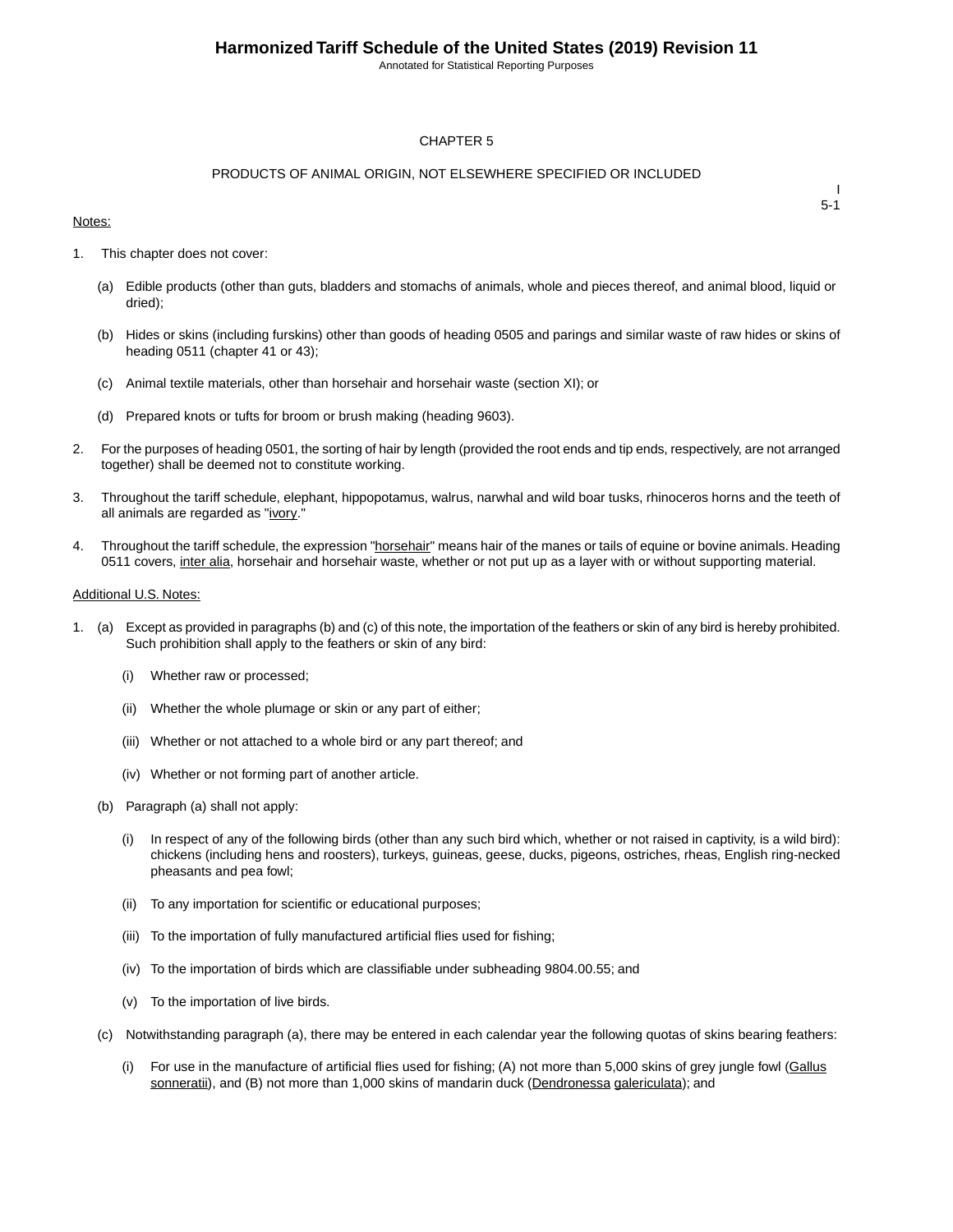Annotated for Statistical Reporting Purposes

Additional U.S. Notes: (con.) I 5-2

> (ii) For use in the manufacture of artificial flies used for fishing, or for millinery purposes, not more than 45,000 skins, in the aggregate, of the following species of pheasant: Lady Amherst pheasant (Chrysolophus amerstiae), golden pheasant (Chrysolophus pictus), silver pheasant (Lophura nycthemera), Reeves pheasant (Syrmaticus reevesii), blue-eared pheasant (Crossoptilon auritum) and brown-eared pheasant (Crossoptilon mantchuricum)  $1/$

For the purposes of these quotas, any part of a skin which has been severed shall be considered to be a whole skin.

- (d) No article specified in paragraph (c) shall be entered except under a permit issued by the Secretary of the Interior. The Secretary of the Interior shall prescribe such regulations as may be necessary to carry out the purposes and provisions of paragraph (c) (including regulations providing for equitable allocation among qualified applicants of the import quotas established by such provisions). Whenever the Secretary of the Interior finds that the wild supply of any species mentioned in paragraph (c) is threatened with serious reduction or with extinction, he shall prescribe regulations which provide (to such extent and for such period as he deems necessary to meet such threat):
	- (i) In the case of grey jungle fowl or mandarin duck, for the reduction of the applicable import quota; or
	- (ii) In the case of any species of pheasant, for the reduction of the import quota established for pheasants, for the establishment of a subquota for such species of pheasant, or for the elimination of such species from the import quota for pheasant, or any combination thereof.

The authority granted to the Secretary of the Interior by the preceding sentence to reduce any import quota shall include authority to eliminate such quota. 2/

- (e) Any article of a kind the importation of which is prohibited or subjected to a quota by paragraphs (a), (b) and (c) above, and which is in the United States shall be presumed for the purposes of seizure and forfeiture to have been imported in violation of law and shall be seized and forfeited under the customs laws unless such presumption is satisfactorily rebutted; except that such presumption shall not apply to articles in actual use for personal adornment or for scientific or educational purposes. Any article so forfeited may (in the discretion of the Secretary of the Treasury and under such regulations as he may prescribe) (1) be placed with any agency of the Federal Government or of any State government, or any society or museum for exhibition or scientific or educational purposes, or (2) be destroyed.
- (f) Nothing in this note shall be construed to repeal the provision of the act of March 4, 1913, chapter 145 (37 Stat. 847), or the act of July 3, 1918 (40 Stat. 755), or any other law of the United States, now of force, intended for the protection or preservation of birds within the United States. If on investigation by the district director of Customs before seizure, or before trial for forfeiture, or if at such trial if such seizure has been made, it shall be made to appear to the district director of Customs, or to the prosecuting officer of the Government, as the case may be, that no illegal importation of such feathers has been made, but that the possession, acquisition or purchase of such feathers is or has been made in violation of the provisions of the act of March 4, 1913, chapter 145 (37 Stat. 847), or the act of July 3, 1918 (40 Stat. 755), or any other law of the United States, now of force, intended for the protection or preservation of birds within the United States, it shall be the duty of the district director of Customs, or such prosecuting officer, as the case may be, to report the facts to the proper officials of the United States, or State or Territory charged with the duty of enforcing such laws.

1/ Brown-eared pheasant added to the List of Endangered Foreign Fish and Wildlife, Appendix A of 50 CFR 17, Nov. 24, 1970, effective date Dec. 2, 1970 (35 F.R. 18319, 18321).

<sup>2/</sup> The Secretary of Interior repealed regulations which implemented the feather import quotas contained in the Tariff Classification Act of 1962, effective on or after November 16, 1993 (58 FR 60524-60525).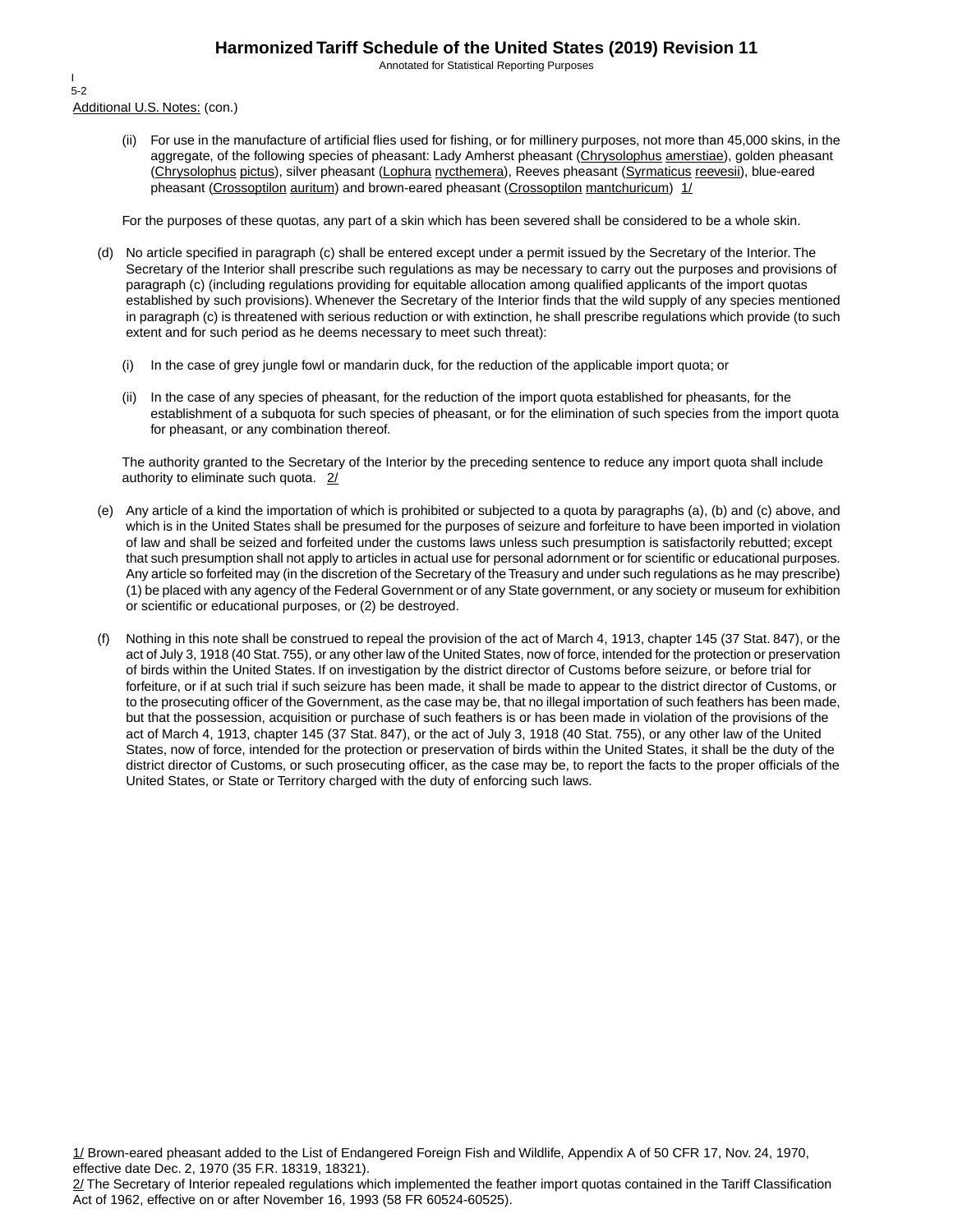Annotated for Statistical Reporting Purposes

| Heading/              | Stat.       |                                                                                                                                                                                                                                                              | Unit                        | Rates of Duty         |                                                                                       |            |  |
|-----------------------|-------------|--------------------------------------------------------------------------------------------------------------------------------------------------------------------------------------------------------------------------------------------------------------|-----------------------------|-----------------------|---------------------------------------------------------------------------------------|------------|--|
| Subheading            | Suf-<br>fix | <b>Article Description</b>                                                                                                                                                                                                                                   | of<br>Quantity              | General               | $\mathbf{1}$<br>Special                                                               | 2          |  |
| 0501.00.00            | 00          | Human hair, unworked, whether or not washed or scoured;                                                                                                                                                                                                      | kg 1.4%                     |                       | Free (A, AU, BH,                                                                      | 20%        |  |
|                       |             |                                                                                                                                                                                                                                                              |                             |                       | CA, CL, CO, D, E,<br>IL, JO, KR, MA,<br>MX, OM, P, PA,<br>PE, SG)                     |            |  |
| 0502                  |             | Pigs', hogs' or boars' bristles and hair; badger hair and other<br>brushmaking hair; waste of such bristles or hair:                                                                                                                                         |                             |                       |                                                                                       |            |  |
| 0502.10.00            | 00          |                                                                                                                                                                                                                                                              |                             |                       | Free (A, AU, BH,<br>CA, CL, CO, D, E,<br>IL, JO, KR, MA,<br>MX, OM, P, PA,<br>PE, SG) | $6.6$ ¢/kg |  |
| 0502.90.00 00         |             |                                                                                                                                                                                                                                                              |                             |                       |                                                                                       | Free       |  |
| 0504.00.00            |             | Guts, bladders and stomachs of animals (other than fish),<br>whole and pieces thereof, fresh, chilled, frozen, salted, in brine,                                                                                                                             |                             | Free                  |                                                                                       | Free       |  |
|                       |             | Prepared for use as sausage casings:                                                                                                                                                                                                                         |                             |                       |                                                                                       |            |  |
|                       | 20          |                                                                                                                                                                                                                                                              |                             |                       |                                                                                       |            |  |
|                       | 40          |                                                                                                                                                                                                                                                              |                             |                       |                                                                                       |            |  |
|                       | 60          |                                                                                                                                                                                                                                                              |                             |                       |                                                                                       |            |  |
| 0505                  |             | Skins and other parts of birds, with their feathers or down,<br>feathers and parts of feathers (whether or not with trimmed<br>edges) and down, not further worked than cleaned, disinfected<br>or treated for preservation; powder and waste of feathers or |                             |                       |                                                                                       |            |  |
| 0505.10.00            |             | parts of feathers:                                                                                                                                                                                                                                           |                             |                       |                                                                                       | 20%        |  |
|                       |             | Meeting both test standards 4 and 10.1 of Federal<br>Standard 148a promulgated by the General Services<br>Administration:                                                                                                                                    |                             |                       |                                                                                       |            |  |
|                       | 50          |                                                                                                                                                                                                                                                              |                             |                       |                                                                                       |            |  |
|                       | 55          | Other:                                                                                                                                                                                                                                                       |                             |                       |                                                                                       |            |  |
|                       | 60          |                                                                                                                                                                                                                                                              |                             |                       |                                                                                       |            |  |
|                       | 65          |                                                                                                                                                                                                                                                              |                             |                       |                                                                                       |            |  |
| 0505.90<br>0505.90.20 |             | Other:                                                                                                                                                                                                                                                       |                             | $2.3\%$ <sup>1/</sup> | Free (A, AU, BH,                                                                      | 20%        |  |
|                       |             |                                                                                                                                                                                                                                                              |                             |                       | CA, CL, CO, D, E,<br>IL, JO, KR, MA,<br>MX, OM, P, PA,<br>PE, SG)                     |            |  |
|                       | 20          |                                                                                                                                                                                                                                                              | l kg                        |                       |                                                                                       |            |  |
| 0505.90.60            | 40<br>00    |                                                                                                                                                                                                                                                              | kg<br>kg Free <sup>1/</sup> |                       |                                                                                       | 20%        |  |
| 0506                  |             | Bones and horn-cores, unworked, defatted, simply prepared<br>(but not cut to shape), treated with acid or degelatinized;<br>powder and waste of these products:                                                                                              |                             |                       |                                                                                       |            |  |
| 0506.10.00 00         |             |                                                                                                                                                                                                                                                              |                             |                       |                                                                                       | Free       |  |
| 0506.90.00            |             |                                                                                                                                                                                                                                                              |                             |                       |                                                                                       | Free       |  |
|                       | 20          |                                                                                                                                                                                                                                                              |                             |                       |                                                                                       |            |  |
|                       | 40          |                                                                                                                                                                                                                                                              |                             |                       |                                                                                       |            |  |
|                       |             |                                                                                                                                                                                                                                                              |                             |                       |                                                                                       |            |  |
|                       |             |                                                                                                                                                                                                                                                              |                             |                       |                                                                                       |            |  |
|                       |             |                                                                                                                                                                                                                                                              |                             |                       |                                                                                       |            |  |
|                       |             |                                                                                                                                                                                                                                                              |                             |                       |                                                                                       |            |  |

I 5-3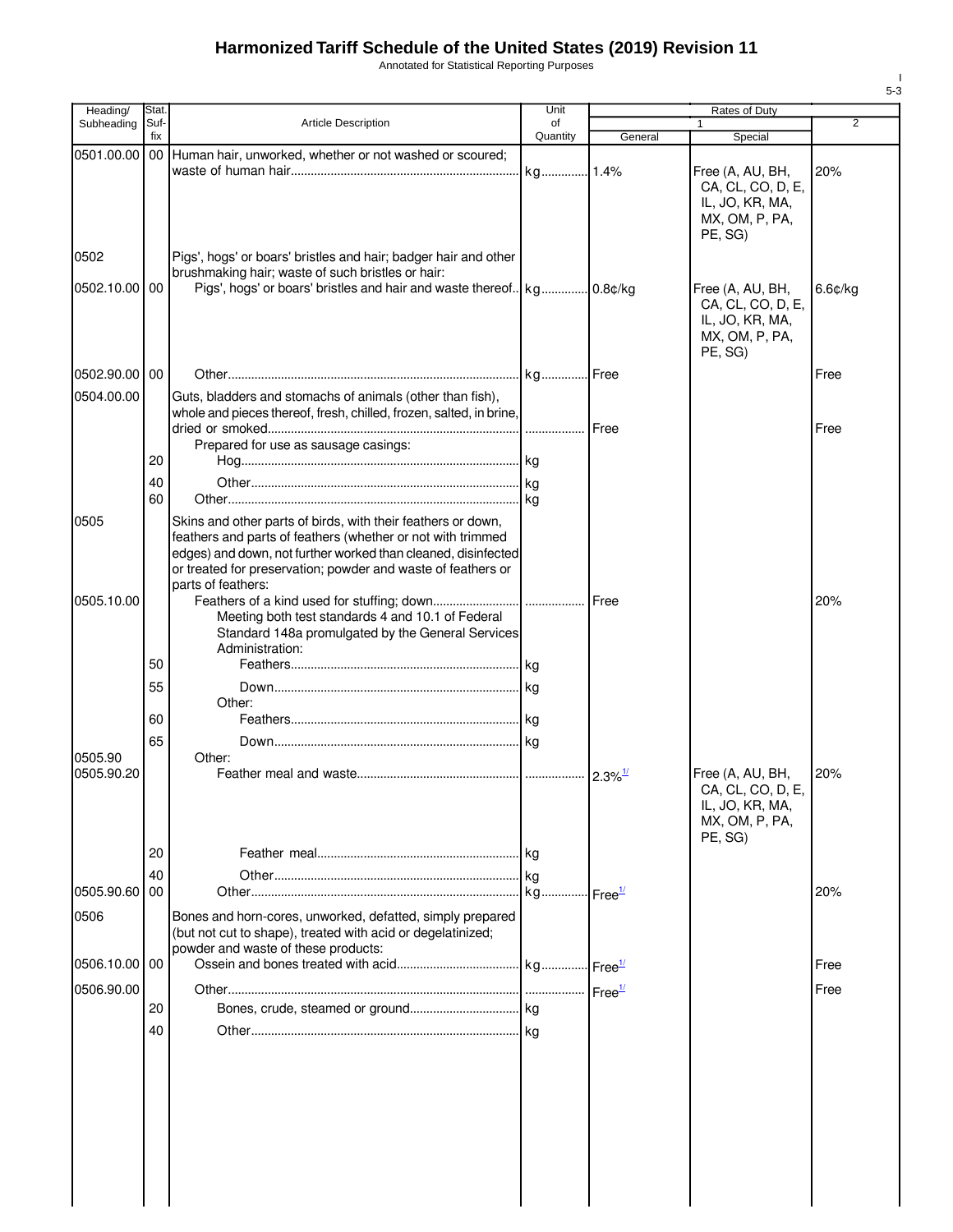Annotated for Statistical Reporting Purposes

| Heading/      | Stat.       |                                                                                                                                                                                                                                           | Unit           | Rates of Duty      |                                                                            |                |
|---------------|-------------|-------------------------------------------------------------------------------------------------------------------------------------------------------------------------------------------------------------------------------------------|----------------|--------------------|----------------------------------------------------------------------------|----------------|
| Subheading    | Suf-<br>fix | Article Description                                                                                                                                                                                                                       | of<br>Quantity | General            | 1<br>Special                                                               | $\overline{2}$ |
| 0507          |             | Ivory, tortoise-shell, whalebone and whalebone hair, horns,<br>antlers, hooves, nails, claws and beaks, unworked or simply<br>prepared but not cut to shape; powder and waste of these<br>products:                                       |                |                    |                                                                            |                |
| 0507.10.00 00 |             |                                                                                                                                                                                                                                           |                |                    |                                                                            | Free           |
| 0507.90.00    |             |                                                                                                                                                                                                                                           |                |                    |                                                                            | Free           |
|               | 10          |                                                                                                                                                                                                                                           |                |                    |                                                                            |                |
|               | 90          |                                                                                                                                                                                                                                           |                |                    |                                                                            |                |
| 0508.00.00    |             | 00 Coral and similar materials, unworked or simply prepared but<br>not otherwise worked; shells of molluscs, crustaceans or<br>echinoderms and cuttlebone, unworked or simply prepared                                                    |                |                    |                                                                            | Free           |
| 0510.00       |             | Ambergris, castoreum, civet and musk; cantharides; bile,<br>whether or not dried; glands and other animal products used<br>in the preparation of pharmaceutical products, fresh, chilled,<br>frozen or otherwise provisionally preserved: |                |                    |                                                                            |                |
| 0510.00.20    | 00          |                                                                                                                                                                                                                                           |                |                    | Free (A, AU, BH,<br>CA, CL, CO, D, E,<br>IL, JO, KR, MA,<br>MX, OM, P, PA, | 20%            |
|               |             |                                                                                                                                                                                                                                           |                |                    | PE, SG)                                                                    |                |
| 0510.00.40    |             |                                                                                                                                                                                                                                           |                | Free <sup>1/</sup> |                                                                            | Free           |
|               | 10          |                                                                                                                                                                                                                                           |                |                    |                                                                            |                |
|               | 20          |                                                                                                                                                                                                                                           |                |                    |                                                                            |                |
|               | 40          | Cantharides; glands (other than pancreas), organs                                                                                                                                                                                         |                |                    |                                                                            |                |
|               |             | and other animal products used in the preparation of                                                                                                                                                                                      |                |                    |                                                                            |                |
|               |             |                                                                                                                                                                                                                                           |                |                    |                                                                            |                |
|               |             |                                                                                                                                                                                                                                           |                |                    |                                                                            |                |
|               |             |                                                                                                                                                                                                                                           |                |                    |                                                                            |                |
|               |             |                                                                                                                                                                                                                                           |                |                    |                                                                            |                |
|               |             |                                                                                                                                                                                                                                           |                |                    |                                                                            |                |
|               |             |                                                                                                                                                                                                                                           |                |                    |                                                                            |                |
|               |             |                                                                                                                                                                                                                                           |                |                    |                                                                            |                |
|               |             |                                                                                                                                                                                                                                           |                |                    |                                                                            |                |
|               |             |                                                                                                                                                                                                                                           |                |                    |                                                                            |                |
|               |             |                                                                                                                                                                                                                                           |                |                    |                                                                            |                |
|               |             |                                                                                                                                                                                                                                           |                |                    |                                                                            |                |
|               |             |                                                                                                                                                                                                                                           |                |                    |                                                                            |                |
|               |             |                                                                                                                                                                                                                                           |                |                    |                                                                            |                |
|               |             |                                                                                                                                                                                                                                           |                |                    |                                                                            |                |
|               |             |                                                                                                                                                                                                                                           |                |                    |                                                                            |                |
|               |             |                                                                                                                                                                                                                                           |                |                    |                                                                            |                |
|               |             |                                                                                                                                                                                                                                           |                |                    |                                                                            |                |
|               |             |                                                                                                                                                                                                                                           |                |                    |                                                                            |                |
|               |             |                                                                                                                                                                                                                                           |                |                    |                                                                            |                |
|               |             |                                                                                                                                                                                                                                           |                |                    |                                                                            |                |
|               |             |                                                                                                                                                                                                                                           |                |                    |                                                                            |                |
|               |             |                                                                                                                                                                                                                                           |                |                    |                                                                            |                |
|               |             |                                                                                                                                                                                                                                           |                |                    |                                                                            |                |
|               |             |                                                                                                                                                                                                                                           |                |                    |                                                                            |                |
|               |             |                                                                                                                                                                                                                                           |                |                    |                                                                            |                |
|               |             |                                                                                                                                                                                                                                           |                |                    |                                                                            |                |
|               |             |                                                                                                                                                                                                                                           |                |                    |                                                                            |                |
|               |             |                                                                                                                                                                                                                                           |                |                    |                                                                            |                |
|               |             |                                                                                                                                                                                                                                           |                |                    |                                                                            |                |
|               |             |                                                                                                                                                                                                                                           |                |                    |                                                                            |                |

I 5-4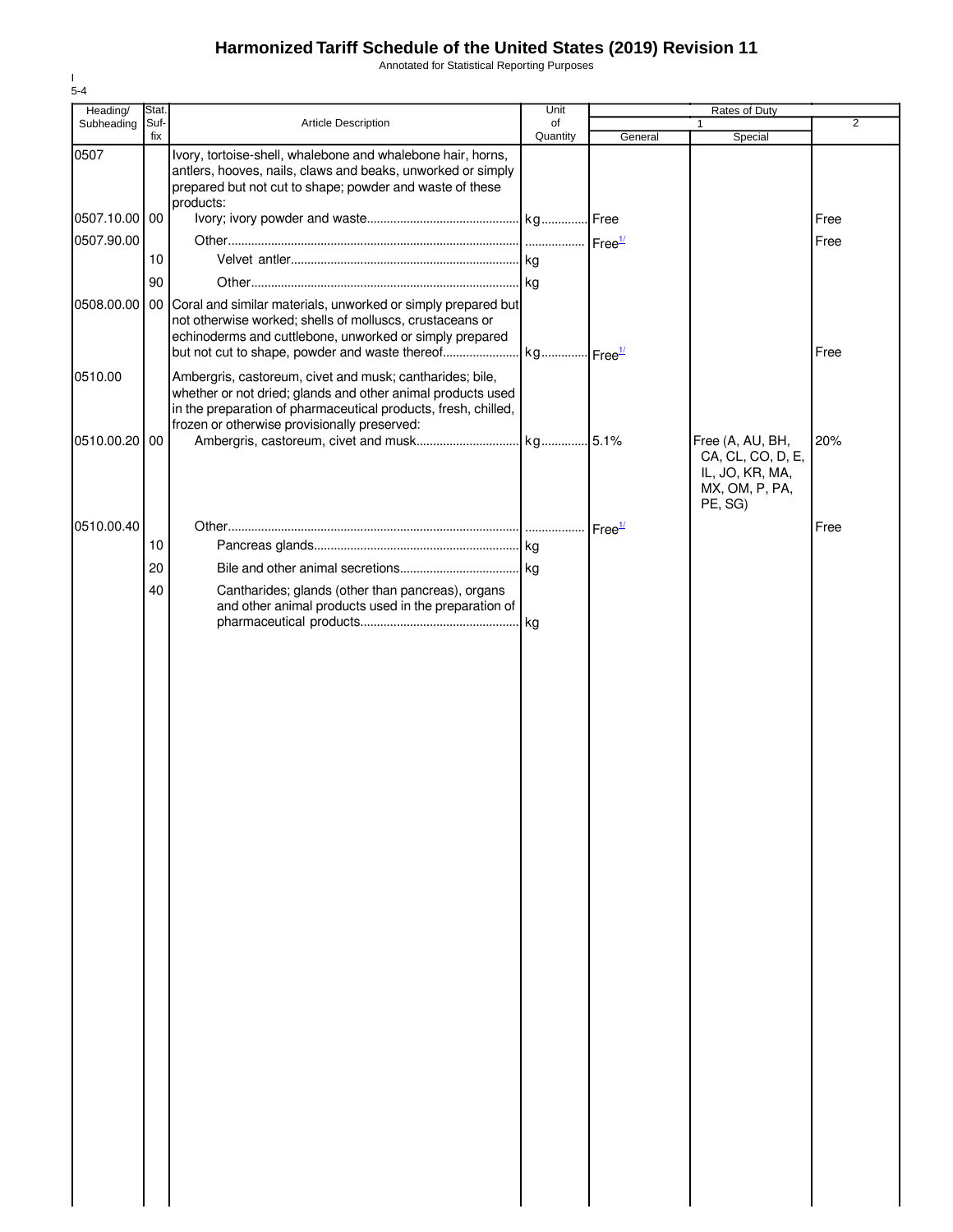Annotated for Statistical Reporting Purposes

| Heading/      | Stat. |                                                                                                                      | Unit                   |                    | Rates of Duty                     |                |
|---------------|-------|----------------------------------------------------------------------------------------------------------------------|------------------------|--------------------|-----------------------------------|----------------|
| Subheading    | Suf-  | <b>Article Description</b>                                                                                           | of                     |                    |                                   | $\overline{2}$ |
|               | fix   |                                                                                                                      | Quantity               | General            | Special                           |                |
| 0511          |       | Animal products not elsewhere specified or included; dead<br>animals of chapter 1 or 3, unfit for human consumption: |                        |                    |                                   |                |
| 0511.10.00    |       |                                                                                                                      | .                      | Free <sup>1/</sup> |                                   | 10%            |
|               | 10    |                                                                                                                      |                        |                    |                                   |                |
|               |       |                                                                                                                      |                        |                    |                                   |                |
|               | 90    |                                                                                                                      | doses                  |                    |                                   |                |
| 0511.91.00    |       | Other:<br>Products of fish or crustaceans, molluscs or other                                                         |                        |                    |                                   |                |
|               |       | aquatic invertebrates; dead animals of chapter 3    Free <sup>1/</sup>                                               |                        |                    |                                   | Free           |
|               | 10    |                                                                                                                      |                        |                    |                                   |                |
|               |       |                                                                                                                      |                        |                    |                                   |                |
| 0511.99       | 90    | Other:                                                                                                               | .lkg                   |                    |                                   |                |
| 0511.99.20 00 |       | Parings and similar waste of raw hides or skins;                                                                     |                        |                    |                                   |                |
|               |       | glue stock not elsewhere specified or included                                                                       | kg Free <sup>1/</sup>  |                    |                                   | Free           |
|               |       |                                                                                                                      |                        |                    |                                   |                |
| 0511.99.30    |       | Products chiefly used as food for animals or as                                                                      |                        |                    |                                   |                |
|               |       |                                                                                                                      | . │ Free <sup>1/</sup> |                    |                                   | 10%            |
|               | 30    | Antarctic krill (Euphausia superba) kg                                                                               |                        |                    |                                   |                |
|               | 60    |                                                                                                                      |                        |                    |                                   |                |
| 0511.99.33 00 |       | Horsehair and horsehair waste, whether or not put                                                                    |                        |                    |                                   |                |
|               |       | up as a layer with or without supporting material kg Free <sup>1/</sup>                                              |                        |                    |                                   | Free           |
| 0511.99.36 00 |       |                                                                                                                      |                        |                    | Free (A+, AU, BH,                 | 15%            |
|               |       |                                                                                                                      |                        |                    | CA, CL, CO, D, E,                 |                |
|               |       |                                                                                                                      |                        |                    | IL, JO, KR, MA,                   |                |
|               |       |                                                                                                                      |                        |                    | MX, OM, P, PA,                    |                |
|               |       |                                                                                                                      |                        |                    | PE, SG)                           |                |
| 0511.99.40    |       |                                                                                                                      |                        |                    | Free (A, AU, BH,                  | 10%            |
|               |       |                                                                                                                      |                        |                    | CA, CL, CO, D, E,                 |                |
|               |       |                                                                                                                      |                        |                    | IL, JO, KR, MA,<br>MX, OM, P, PA, |                |
|               |       |                                                                                                                      |                        |                    | PE, SG)                           |                |
|               |       | Cattle embryos:                                                                                                      |                        |                    |                                   |                |
|               | 24    |                                                                                                                      |                        |                    |                                   |                |
|               | 28    |                                                                                                                      |                        |                    |                                   |                |
|               | 30    |                                                                                                                      |                        |                    |                                   |                |
|               | 40    |                                                                                                                      |                        |                    |                                   |                |
|               |       |                                                                                                                      |                        |                    |                                   |                |
|               | 70    |                                                                                                                      |                        |                    |                                   |                |
|               |       |                                                                                                                      |                        |                    |                                   |                |
|               |       |                                                                                                                      |                        |                    |                                   |                |
|               |       |                                                                                                                      |                        |                    |                                   |                |
|               |       |                                                                                                                      |                        |                    |                                   |                |
|               |       |                                                                                                                      |                        |                    |                                   |                |
|               |       |                                                                                                                      |                        |                    |                                   |                |
|               |       |                                                                                                                      |                        |                    |                                   |                |
|               |       |                                                                                                                      |                        |                    |                                   |                |
|               |       |                                                                                                                      |                        |                    |                                   |                |
|               |       |                                                                                                                      |                        |                    |                                   |                |
|               |       |                                                                                                                      |                        |                    |                                   |                |
|               |       |                                                                                                                      |                        |                    |                                   |                |
|               |       |                                                                                                                      |                        |                    |                                   |                |
|               |       |                                                                                                                      |                        |                    |                                   |                |
|               |       |                                                                                                                      |                        |                    |                                   |                |
|               |       |                                                                                                                      |                        |                    |                                   |                |
|               |       |                                                                                                                      |                        |                    |                                   |                |
|               |       |                                                                                                                      |                        |                    |                                   |                |
|               |       |                                                                                                                      |                        |                    |                                   |                |
|               |       |                                                                                                                      |                        |                    |                                   |                |
|               |       |                                                                                                                      |                        |                    |                                   |                |
|               |       |                                                                                                                      |                        |                    |                                   |                |
|               |       |                                                                                                                      |                        |                    |                                   |                |
|               |       |                                                                                                                      |                        |                    |                                   |                |

I 5-5